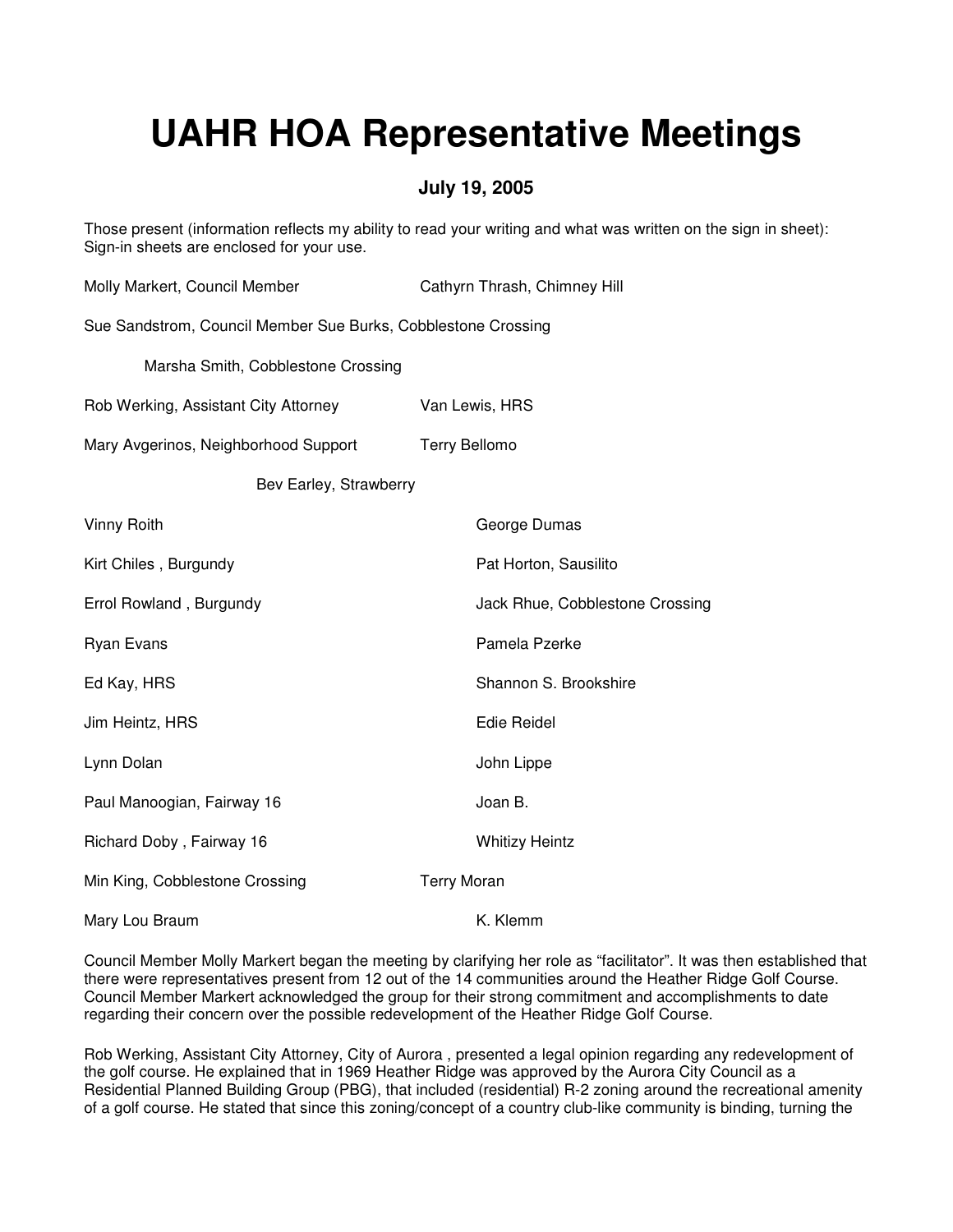land that is now the golf course into anything else would require a rezoning at a public hearing. He also said that any proposed developed sized at 50 acres or more would require a master plan that would also need to be approved at formal hearing.

Mr. Werking said that any site plan or rezoning pertaining to the golf course site would first be reviewed at Planning Commission where any recommendation made could be appealed before City Council. Also, any decision made by City Council could then be subject to a referendum (voting at a general election).

Council Member Markert then introduced Council Member Sue Sandstrom who expressed great interest regarding this issue. Council Member Sandstrom encouraged the group to be prepared to respond to any number of proposed outcomes for the site.

The group then organized around three primary action groups: 1) purchase the golf course site; 2) influence the developed of the site; 3) organize/maintain the group which is formally called **The United Associations of Heather Ridge, Inc.**

### **Action Group Overview**

Golf Course Acquisition Action Group will focus efforts/research around: developing a business plan (Ed and Errol), real estate appraisal (Cathy), forming a special district (George, Samuel, Pam, Cat), fundraising (Lynn, Jack, Jean). Mike Hyman, Assistant City Attorney, was mentioned as a possible resource for this group\*

Influencing Development Action Group will focus efforts on keeping abreast of any interest expressed in purchasing and developing the golf course, knowing City Codes and criteria for decision-making, learning development review process including how Planning Commission and City Council work. (Vinnie and Errol) Rob Werking was mentioned as a possible resource for this group\*

**Group Maintenance and Organizing Residents will focus on developing and administering a communitywide survey, how people will network and communicate, newsletters, mailing lists, media/public relations, developing a website. (Vinnie, Jim, Min, Pat Jack, Mary, Shannon , Mary Lou, Pam, Edie** 

**Special Note: The group can take advantage of www.neighborhoodlink.com where they can create their own website.** 

If anyone who volunteered was not listed, it was this author's error. Please do not let this prevent you from participating. Also, if you find others who wish to help any of these groups, please invite them to participate.

These groups will be diligently working on their projects until the next group meeting on August 9, 2005 at 7:00 PM. where they will then report the status of their efforts.

If you need clarification on any thing, you may call Mary Avgerinos, Neighborhood Support at 303 739-7441.

\* City staff has not been assigned to assist the working groups, however, key individuals on staff who are familiar with the subject matter being researched may be available to provide general guidance.

=========================================

**Addendum A PDF File to Display and Print**

## **M E M O R A N D U M**

TO: Mayor Tauer and City Council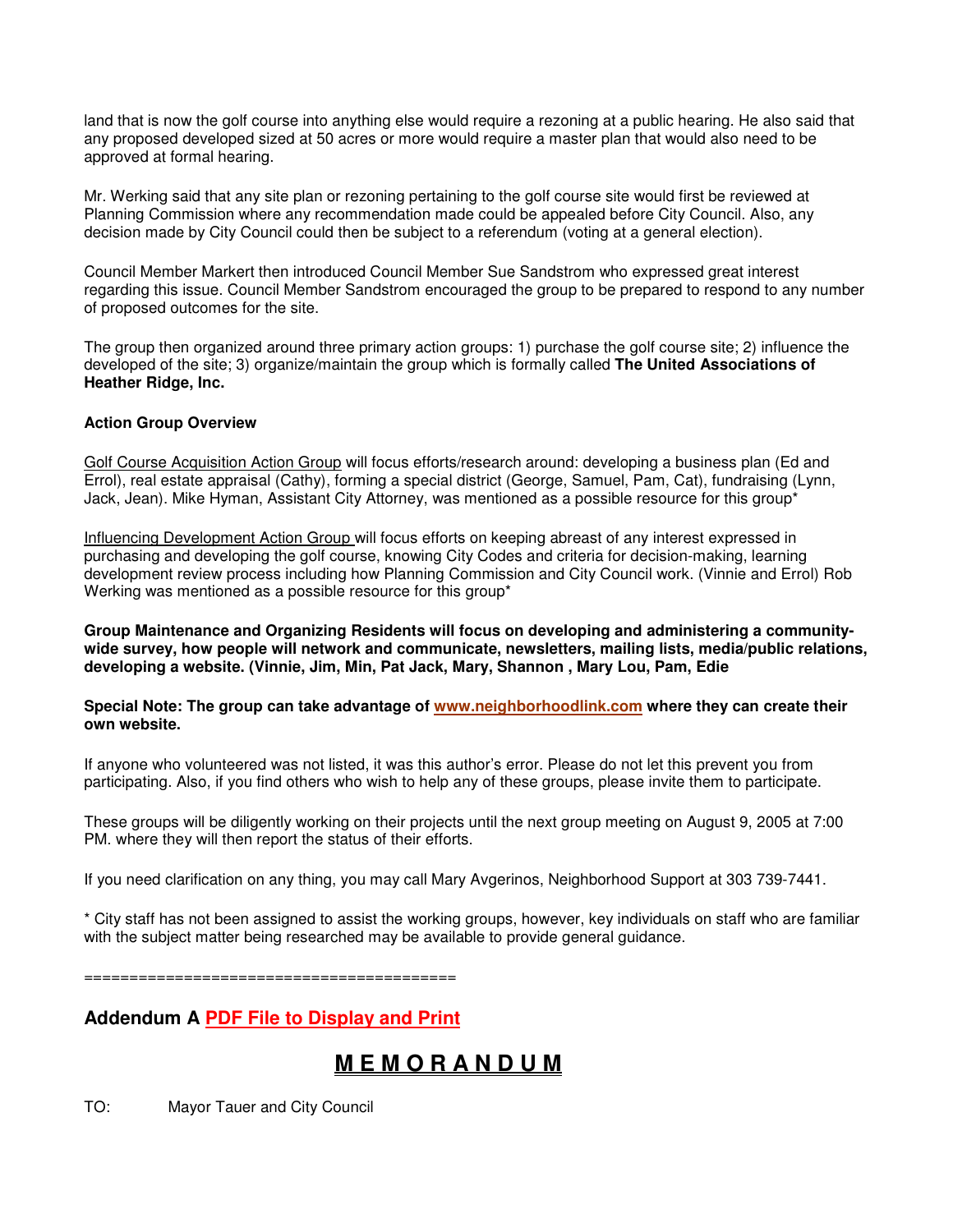FROM: Bob Rogers, Deputy City Attorney

SUBJECT: Heather Ridge

DATE: July 18, 2005

 The purpose of this memorandum is to address a question raised by a possible application for residential development of the Heather Ridge golf course. Although no application has been filed, the City Council has requested an opinion of what the golf course is zoned and by what process, if any, could the golf course be developed for residential uses.

 Heather Ridge was approved by the City Council in 1969 as a Residential Planned Building Group. According to City records the property is zoned R-2 Multiple Family Residential. Heather Ridge was developed according to site plans approved by the City. In order to add residential density, the question is whether a rezoning is needed or could a change be made by a site plan amendment. Zoning establishes the uses of property including residential density, while a site plan lays out those uses "on the ground".

 In 2002, a site plan was approved for the demolition of Heather Ridge tennis facility and the construction of multi-family units on approximately 5.9 acres. A rezoning was not required for that application; however, development of an area as large as the golf course as residential would have such significant impacts on the surrounding community, reduction of open space, and change in the character of Heather Ridge that the City Council could decide that a rezoning is needed.

 Generally, this question of whether a rezoning is necessary is important because a city council is said to have greater discretion in reviewing a rezoning compared to review of a site plan. Two factors, however, lead me to conclude that regardless of whether a rezoning or site plan is needed, City Council discretion is basically the same:

1. The City Council can review the compatibility of uses in a site plan. Aurora 's zoning code grants the City Council the power to deny a development plan even for a permitted use, if it is not consistent with the Comprehensive Plan. City Code Section 146-405 (f); See City of Colorado Springs v. Securcare Self Storage, Inc., 10 P.3d 1244, 1247 ( Colo. , 2000); and

2. Heather Ridge is a fully developed community. A development with vacant land could apply for a site plan amendment to layout the uses permitted by the underlying zoning because the land has not yet been used for a use permitted by the zoning. Where that use has already been developed, the City Council is not compelled to approve new uses for developed property. Council has the discretion to find that the existing use, a golf course in this case, adequately fulfills the requirements of the zoning and the policies of the City's Comprehensive Plan. A person who has developed property pursuant to zoning and site plan has no entitlement to additional uses or densities. Until an application is filed, it is difficult to predict exactly what the impact of a development proposal would be.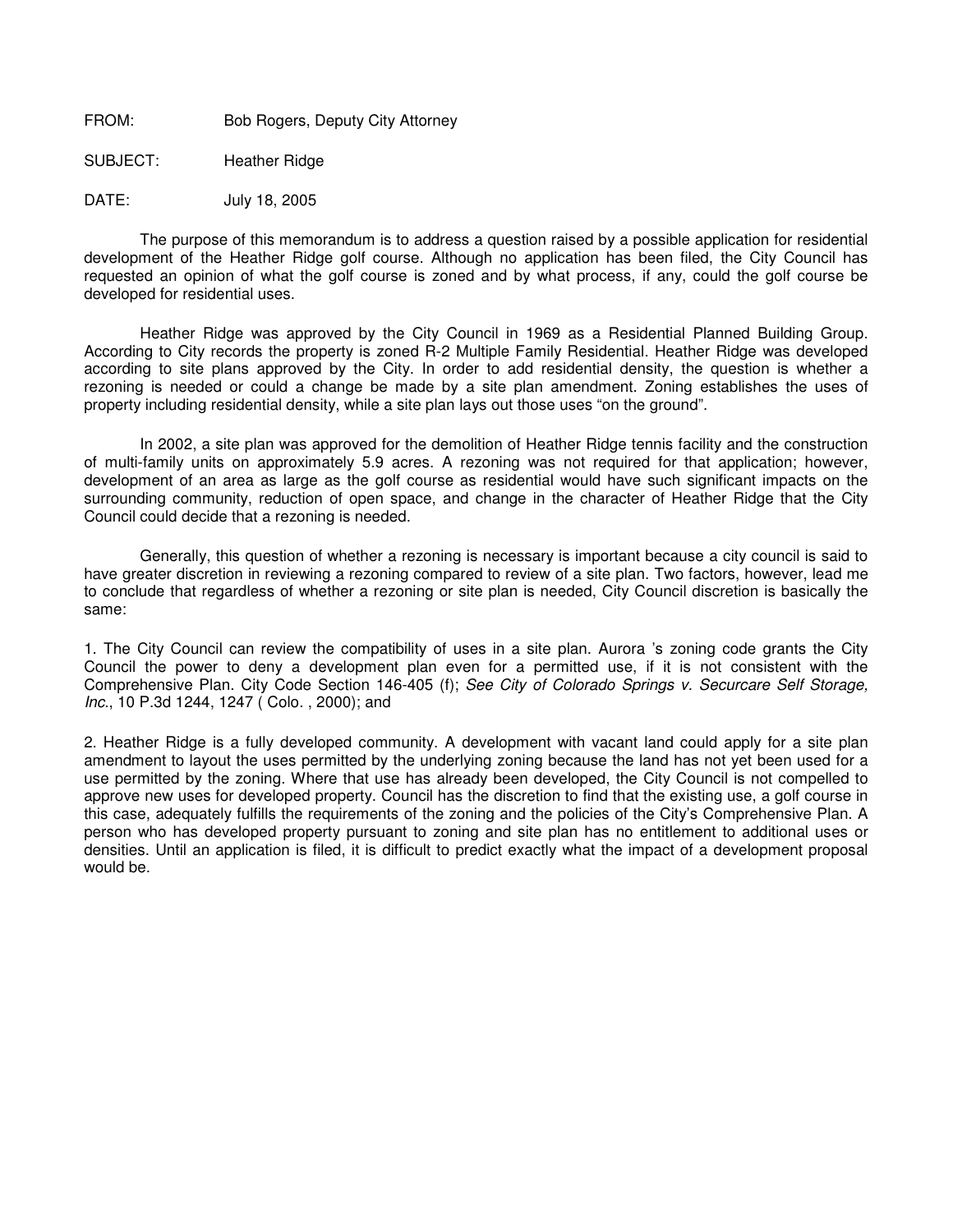Background 1[1]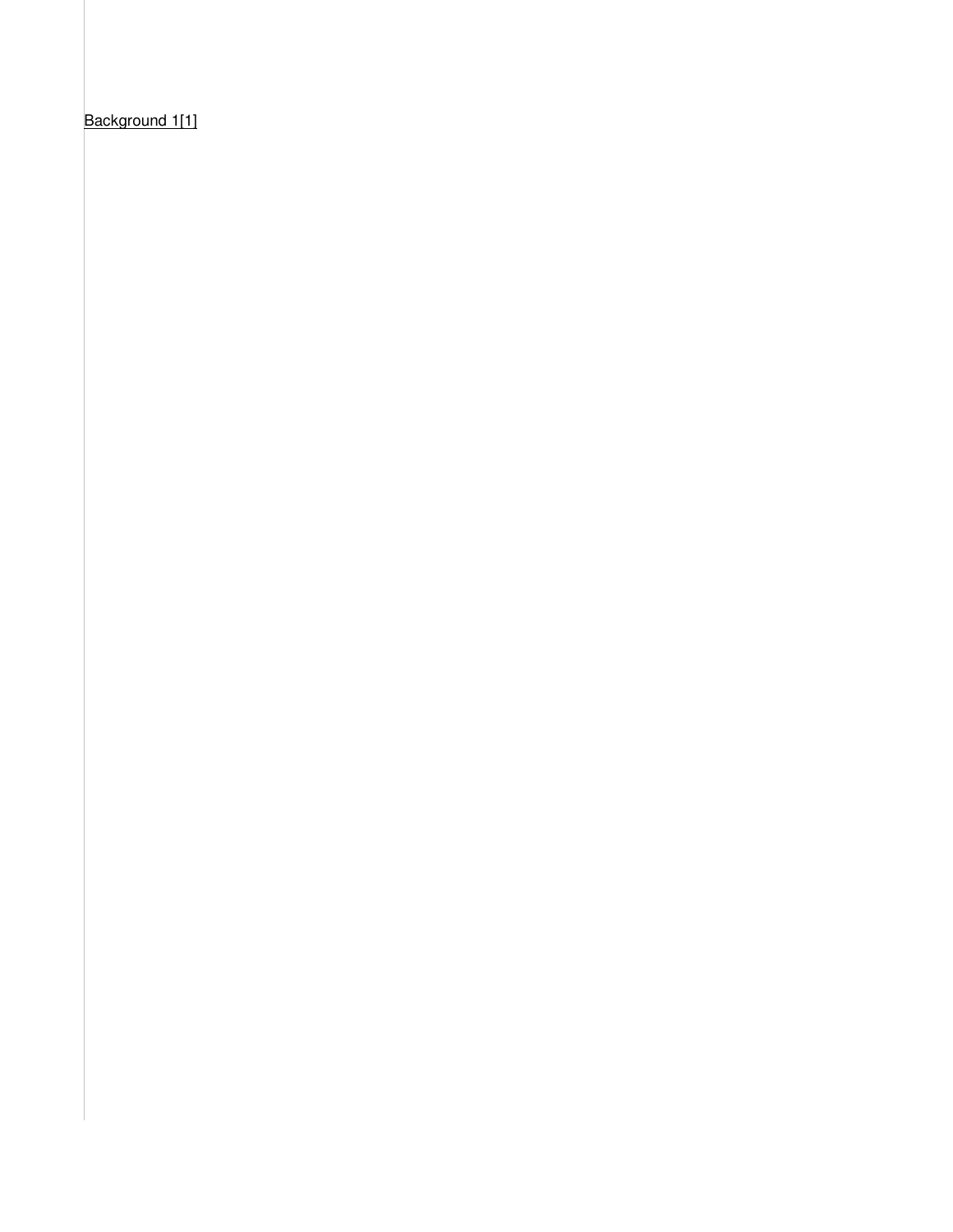Council could find that in order to develop the golf course as residential dwellings, a rezoning of the golf course would be necessary. Although the golf course has R-2 zoning (medium density residential), the original applicants for that zoning in 1969 requested Council approval of a "R-2 Planned Building Group" in order to develop their specific proposal. See applicant's letter (attached).

 A golf course was not a permitted use in an R-2 zone in 1969. The City Council authorized the golf course use by approval of the residential Planned Building Group. According to the city code at that time, golf courses and country clubs were only permitted uses in an R-2 zone with the approval of a Residential PBG. Former City Code § 8-13-3(a). By Council's approval of the Planned Building Group for the project, "all requirements of the zoning regulations relating to uses permitted are suspended "and the requirements in the PBG ordinance became applicable for design of the project. City Code Section 8-13-2. The R-2 Planned Building Group approval by Council established a golf course use on the property, as requested by the applicants. It did not necessarily zone the golf course for development of residential density.

 The Heather Ridge community was approved by the City Council on December 29, 1969 after public hearings and meetings by the Planning Commission on November 19, 1969 and by the Council on November 24 and December 22, 1969. The Council's actions included approval of an annexation ordinance annexing approximately 270 acres, along with initial zonings to R-2 and rezonings of certain parcels from N to R-2, B-1, and B-3.

 The applicant was Environmental Developers, Inc. represented by Howard Farkas and Werner Livingston. The project was described in the application letter to Mr. Wally Paske, Aurora Planning Director, dated November 17, 1969, as a "Master Development Plan" and an "R-2 Planning Building Group." (Copy attached)

The letter also stated:

"Phase I of this project requires our construction of an 18-hole golf course, pedestrian underpasses, country club, model apartments, etc."

\* \* \*

"We are most anxious to proceed on this most needed development. Our most recent estimated cost of construction to erect the condominiums, town houses, garden and high rise apartments, motor hotel, roads, utilities, shopping facilities, two golf courses, and other amenities exceeds \$100 million."

 Mr. David Clinger was the project director for the developer. At the special meeting of the Aurora Planning Commission on November 19, 1969, Mr. Clinger introduced the project to Planning Commission. The minutes of that meeting state: "He went into detail explaining the drawings of the preliminary master development plan and further described the residential units, golf course, the pathway system, the country club. He pointed out that the golf course will be started immediately. The Planning Commission recommended unanimous approval of the Planned Building Group."

 At the November 24, 1969 public hearing, the City Council considered an ordinance annexing 270 acres of land known as Heather Ridge with simultaneous zoning to R-2. The City Clerk read the November 17, 1969 application letter into the record. There was discussion involving the City Attorney regarding a waiver of annexation fees. Mr. Farkas explained that the project would have recreational facilities that would obviate the requirement for annexation fees or dedication of parks. "Although they do not plan to dedicate the parks, there will be 16,000 people who will not need facilities which the City would ordinarily provide. These facilities will be far more elaborate than most and will include stables and a golf course." The City Council voted 7 to 1 to accept the petition for annexation.

 On December 22, 1969, the City Council held a public hearing for the zoning of two parcels of land to R-2 for the Heather Ridge community. At that meeting, Mr. Lee Coulter, City Attorney and Acting City Manager (the